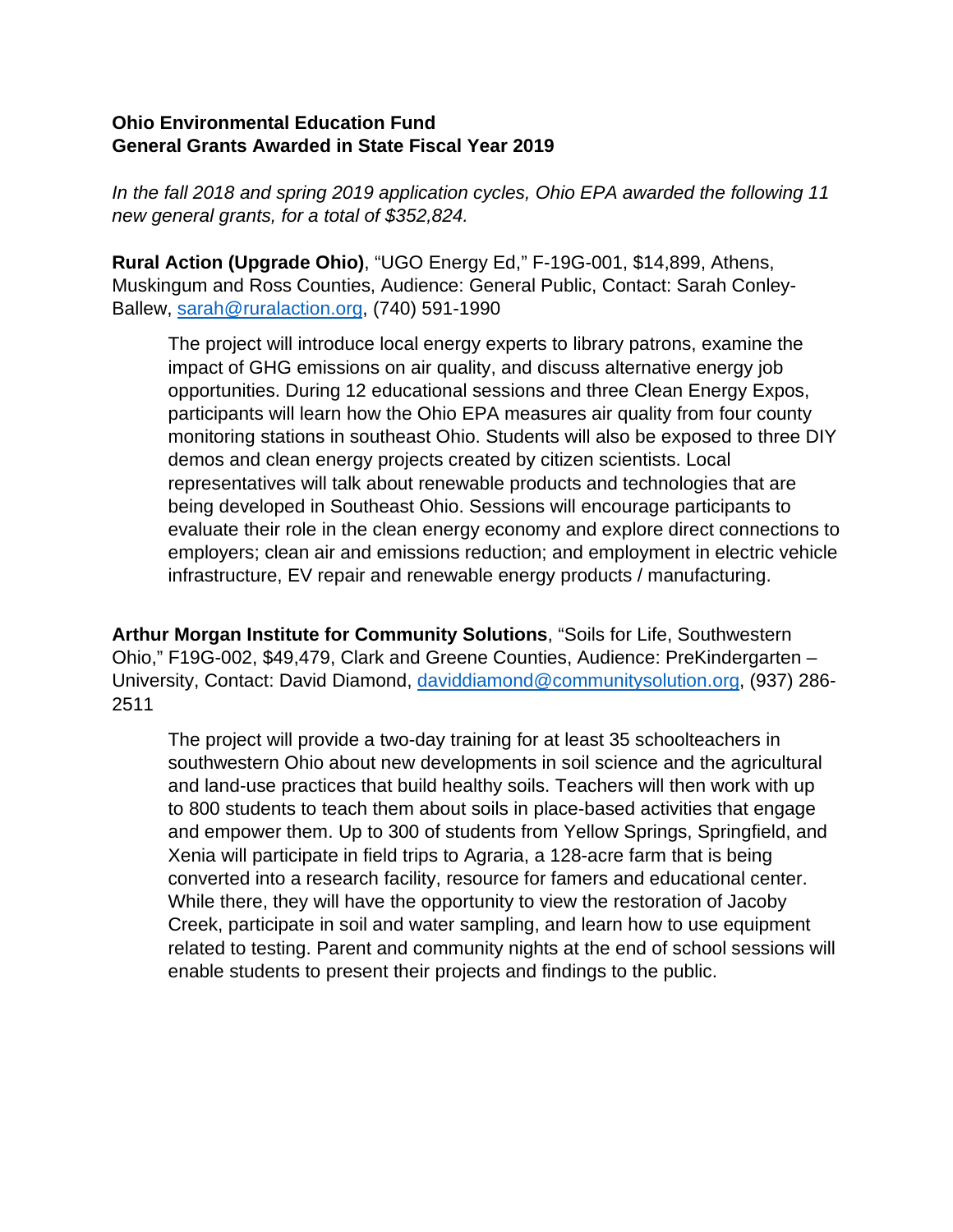**Boys & Girls Clubs of Cleveland**, "Nature in the 216," F19G-010, \$25,935, Cuyahoga and Lake Counties, Audience: Pre-school to University, Contact: Renata Brown, [rbrown@clevekids.org,](mailto:rbrown@clevekids.org) (216) 883-2106

The project will utilize museum programs, assets, and expertise to explore a 4.5-acre nature preserve being installed at the Boys & Girls Club facility. Professional development focusing on topics that include Cleveland Museum of Natural History's (CMNH) Nature in the City curriculum will be provided for all Boys & Girls Club of Cleveland (BGCC) K-8 instructors and Mound STEM School teachers. CMNH will provide educational programs to Boys & Girls Club students, including a Neighborhood Wildlife assembly and an Ohio Birds of Prey assembly. BGCC staff will also create a learning kit with teaching materials on ecological areas and biodiversity for clubs to borrow. Students will also will learn about Environmental Engineering Careers as restoration activities take place on the Morgana Run Nature Preserve. CMNH will also host a Career Day to learn about environmental careers, such as curators, researchers, educators, and others.

**Cuyahoga River Community Planning dba Cuyahoga River Restoration**, "Win the War on Weeds: Invasives Detection and Control for Communities," F19G-014, \$38,205, Cuyahoga, Geauga, Lake, Lorain, Portage and Summit Counties, Audience: Regulated Community, Contact: Carolyn Krause, [krausec@cuyahogariver.org,](mailto:krausec@cuyahogariver.org) (216) 241-2414

The project will equip public land managers, grounds keepers, and contractors across Northeast Ohio with training on invasive weed control using alternatives to toxic chemicals. The project will feature two identical workshops and site demonstration tours, one on the east side and one on the west side of Cleveland's metro area. A comprehensive database of invasive weed control practices and policies of northeast Ohio communities will be compiled. Participants in the workshops will review a draft and provide input on a new invasive species identification and control guide/handbook specifically geared toward their needs, then published and distributed at the end of the project. Two webinars will be presented and recorded so that others who could not attend, or who operate in other areas can benefit and replicate the work. An anticipated 900 people will be reached through the program.

**Mill Creek Alliance**, "Mill Creek Alliance Water Quality Education and Monitoring," F19G-015, \$29,341, Butler and Hamilton Counties, Audience: Pre-school to University, Contact: Alan Edwards, [alan@groundworkcincinnati.org,](mailto:alan@groundworkcincinnati.org) (513) 731-8400

The Water Quality Program will educate citizens, students, and elected officials on the quality of water throughout the Mill Creek watershed so as to better inform them on best management practices and strategic watershed planning. Updating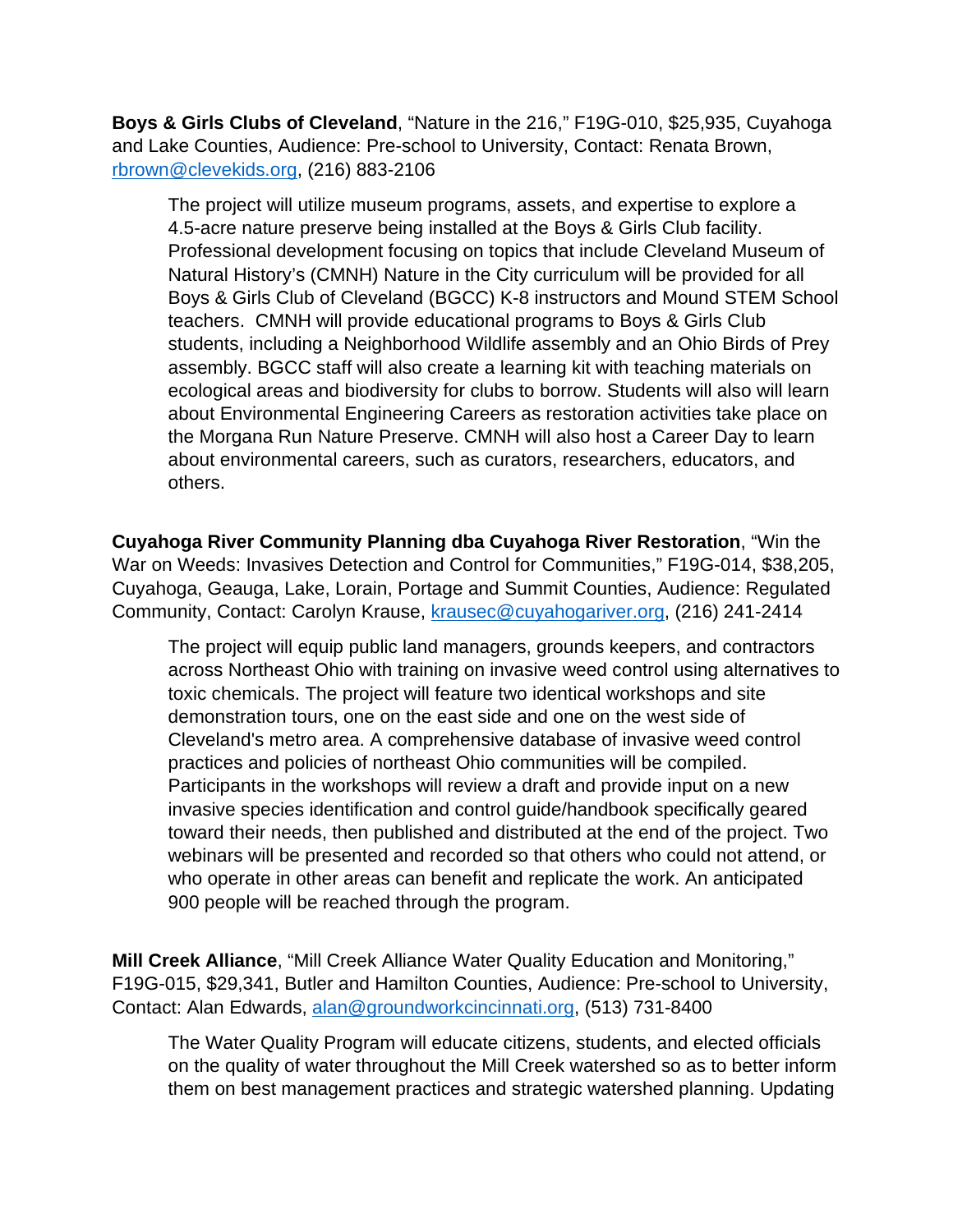the program through adoption of new testing parameters (Chlorophyll and Optical Brightness) and technology (adoption of electronic data storage in lab and streamlining of electronic data collection in the field) will bring it in line with our sister programs throughout the region. The creation of the Blue Team youth workforce development program will strengthen Mill Creek Alliance's Green Corps workforce development program through the addition of hands-on education regarding scientific procedures from both the field sampling and laboratory testing to training and certification in level 2 surface water chemistry. The Blue Team would also allow for a closer collaboration with the University of Cincinnati, exposing students to hands-on field science and careers.

**Clermont Soil and Water Conservation District**, "Southwest Ohio Agricultural Conservation Menu," F19G-016, \$17,141, Brown, Clermont, Clinton and Highland Counties, Audience: Regulated Community, Contact: Becky McClatchey, [rmcclatchey@clermontcountyohio.gov,](mailto:rmcclatchey@clermontcountyohio.gov) (513) 732-7075

Soil and Water Conservation Districts will collaborate to develop a web-based platform to communicate information on conservation programs and to help local farmers understand the connection between, nutrient management, watershed health and Harmful Algal Blooms. The platform will be a highly organized, userfriendly clearinghouse of information on conservation programs. The SW Ohio Conservation Menu will provide additional features, including access to a locallydeveloped web application that provides fertilizer recommendations based on soil quality test results. The platform will also provide interactive modules for local farmers to share information and discuss various issues relating to agricultural BMPs. Soil and water quality test kits will be distributed during two fertilizer app training sessions. A survey will be sent to all platform participants when they initially register to measure knowledge and attitudes toward nutrient management. A 2nd survey will be sent to registered users 6 months after the site goes live to measure any changes. The project's goal is to reach 200 farmers in the East Fork watershed during the project, with this number increasing annually as the partners continue to promote and improve the Menu.

**Black Swamp Bird Observatory**, "Ohio Young Birders Club Expansion," S19G-029, \$35,000, Ottawa County, Audience: Pre-school to University, Contact: Laura Guerard, [lauraguerard@bsbo.org,](mailto:lauraguerard@bsbo.org) (419) 898-4070

Black Swamp Bird Observatory (BSBO) developed the Ohio Young Birders Club (OYBC) in 2006 to encourage, educate, and empower Ohio's youth leaders in research, education, and conservation disciplines. The OYBC program explores the value of healthy environments, and ultimately inspires youth members to advocate for conservation. Chapter Advisors coordinate monthly outdoor activities for members, including field trips and service projects. Examples of service projects include: Ohio Lights Out monitoring, conducting a "BioBlitz" to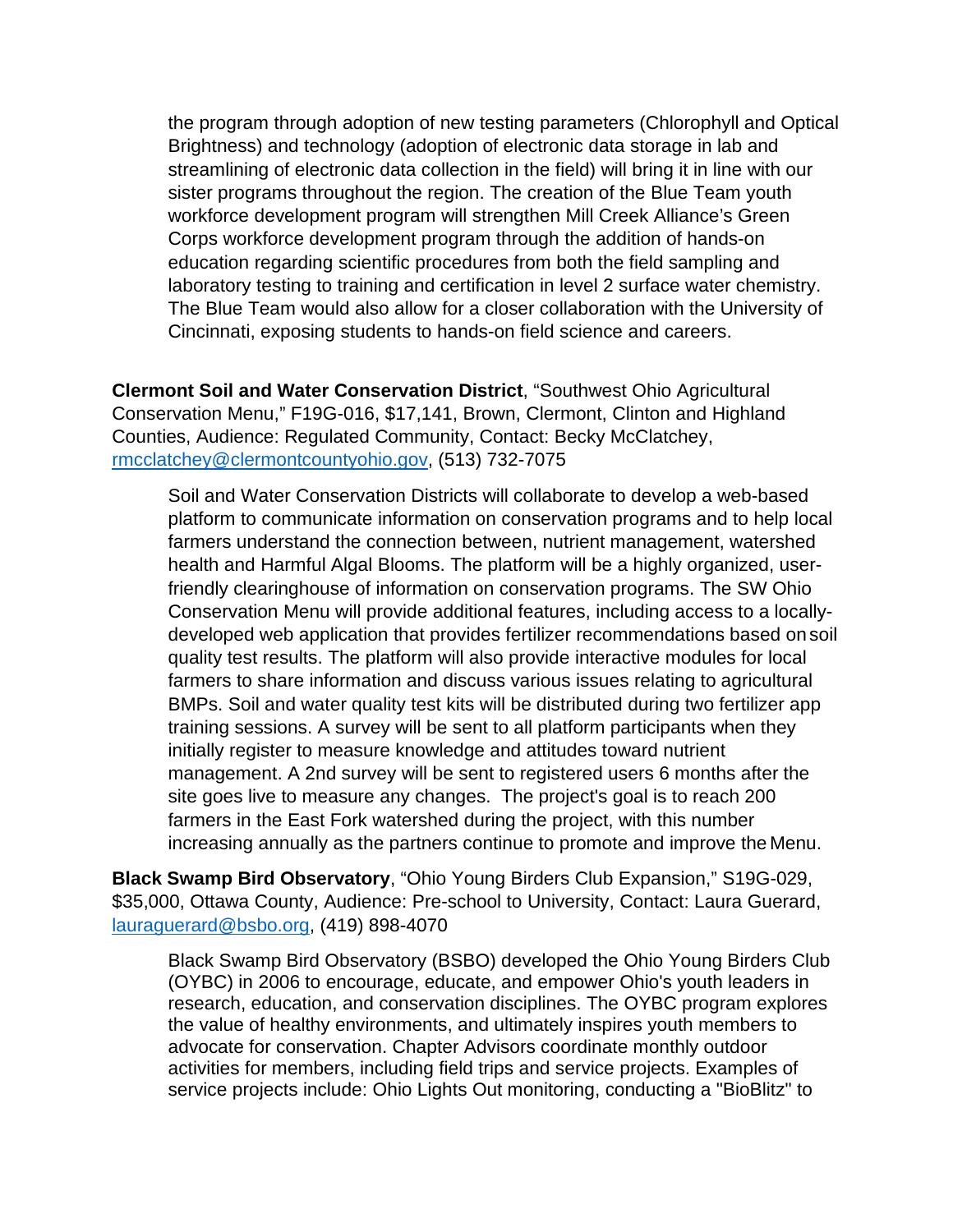inventory all flora and fauna in specific habitats, habitat restoration, nest box construction and monitoring, invasive plant removal, design and installation of bird feeder systems at schools, bird population monitoring, and public education through speeches and presentations. Students provide content for OYBC's newsletter, GOLDEN-WINGS, and participate in OYBC's keystone event, the annual Ohio Young Birders Conference.

**Hefner Museum, Miami University - Biology**, "Sowing SEEDS II," S19G-031, \$39,234, Butler County, Audience: Pre-school to University, Contact: Julia Eileen Robinson, [robins48@miamioh.edu,](mailto:robins48@miamioh.edu) (513) 529-4618

We seek support for Sowing SEEDS II (Science, Environmental Education, Discovery and Synthesis), a two-year program. Using Hefner Museum's discovery center, the Imaginarium, we propose to continue the Early Childhood Environmental Educator Certificate, previously supported by OEEF, and to expand our credential program to include a Middle Childhood Environmental Educator Certificate for students teaching grades 4-9. Both certificate programs will stress effective pedagogy and content knowledge. After completing training, undergraduates will become certified environmental educators for their grade levels and receive an Outdoor Area Kit (OAK) to use in their teaching experiences. Like a mighty oak that sows its seeds widely, this program exhibits farreaching benefits. As undergraduates, every cohort of teachers will positively impact 2,000 young children; each individual will reach 25 children/year. By June 2029, 32 participants will have positively influenced 6,200 children.

**The Nature Conservancy**, "Engaging Teachers and Students in the Oak Openings," S19G-037, \$39,278, Lucas County, Audience: Pre-school to University, Contact: Ashlee Decker, [ashlee.decker@tnc.org,](mailto:ashlee.decker@tnc.org) (419) 455-4192

Approximately 30 primary and secondary school teachers working in the Oak Openings Region will be trained and receive materials and/or bus funding to implement existing Oak Openings lesson plans. Created through a Stranahan Foundation grant, these lesson plans meet the current Ohio Department of Education's learning standards. The lesson plans can be viewed at [www.oakopenings.org/resources/educators.](http://www.oakopenings.org/resources/educators) Using the Oak Openings lesson plans, at least 600 students will learn the value and uniqueness of their local ecosystem, i.e. one of the worlds "Last Great Places". Teachers will demonstrate successful implementation of the lesson plans by creating an Oak Openings digital portfolio that will be reviewed by the Green Ribbon Initiative Education and Outreach subcommittee and shared via an Oak Openings Education Summit. This project meets the OEEF education priority of encouraging and explaining the importance of habitat restoration efforts to increase biodiversity.